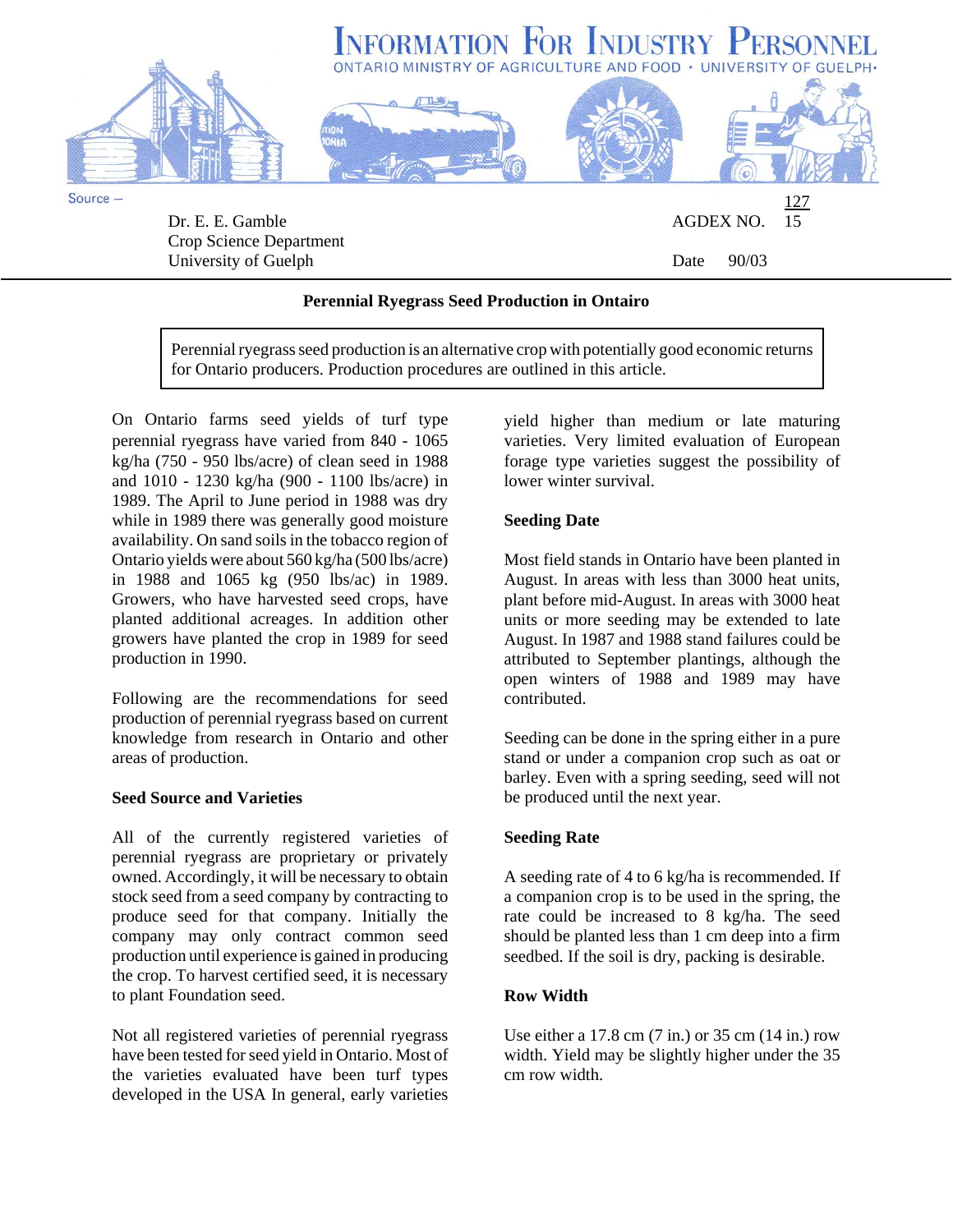#### **Planting Equipment**

The forage seed box on the grain drill has been used by most growers to plant the crop. Unless the box contains an agitator, bridging of the seed will occur and a person may be required to ride the drill to prevent this. At least one grower has planted through the grain box, which is the best procedure if you can set the appropriate rate.

# **Fertility**

Apply phosphorus and potash according to the OMAF soil test for forages.

Approximately 30 kg/ha of actual nitrogen should be applied by early September. If this is applied at seeding time ensure that the seed is separated from the nitrogen to prevent burning of the seed. In the following spring apply 90 kg/ha of nitrogen as early as possible (similar to winter wheat). If you have a low soil nitrogen base you may need to apply additional nitrogen for optimum yield.

The above fertilization program would be followed in subsequent seed crops.

# **Weed Control**

Perennial ryegrass must be seeded on land free of quackgrass. In areas, where it is a problem, the land should also be free of loose silky bentgrass.

In the seedling year, the same herbicides as used for cereals (2,4D, MCPA, bromoxylnil) can be used for broadleaf control. Don't apply herbicides prior to 3 to 4 leaf stage of the perennial ryegrass. Alternatively, at about the 3 to 4 leaf stage, simazine or atrazine can be applied up to 0.84 kg/ha (0.75 lb/ac) active ingredient. This will provide weed control into the early spring of the next year as well . It is desirable to walk the fields of the growing crop with a backpack sprayer to observe any quackgrass plants that may exist. They can be sprayed with Round-up and prevent either a reduced price for your seed or complete rejection of the seed.

Following seed harvest and removal of the straw, spray the stand with 1 to 1.25 kg/ha of atrazine or simazine. This application will not only control weeds for the next year but, most importantly, will control any seedling growth from shed seed of the previous crop. If the stand thickens because of seedling growth seed yield in subsequent harvests will be reduced by 30 to 50%.

#### **Control of Winter Wheat Seed**

If establishing a stand following winter wheat, it is important to prevent volunteer wheat seedlings. A heavy stand of wheat seedlings may reduce the stand of the ryegrass and will cause yield reductions of the ryegrass the next year.

Control the seedlings by tillage prior to seeding. If winter wheat seedlings still occur, apply 6 kg/ha TCA at the 2 to 3 leaf stage of wheat. Most, but not all, wheat seedlings will be controlled.

#### **Harvesting the Seed**

It is important to be timely with harvest to minimize seed shedding for early maturing varieties seed harvest will occur from early July in the longer heat unit areas to July 15 to 20th in the shorter heat unit areas.

Perennial ryegrass lodges severely, but no harvest problems have been encountered. Most of the crops grown in Ontario have been harvested by swathing, followed by combining in 4 to 5 days. Swathing should be done at 45 to 48% seed moisture content (the tip of the head will have started to turn a light brown). One or two fields have been direct combined with no reported problems. If combining direct, harvest should occur at 32 to 35% seed moisture content. When the crop is mature it will easily shed seed.

The moisture content of the seed must be 12% for storage (and for delivery to the seed company). Drying, when required, has been accomplished by blowing air through the seed.

#### **Straw**

The straw should be removed immediately after harvest. This will prevent disease build-up and also permit better herbicide coverage for control